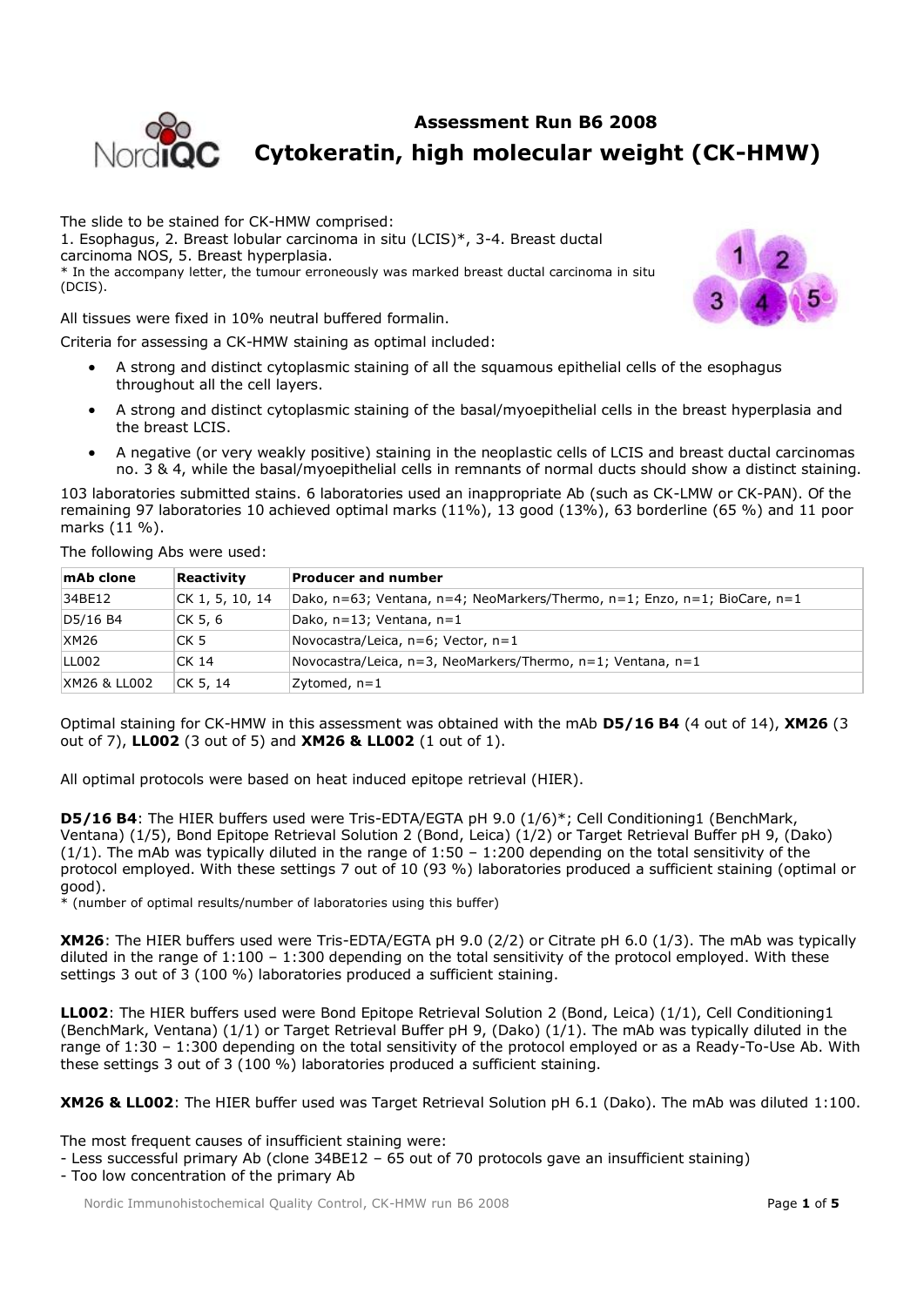- Insufficient HIER – usage of Citrate pH 6.0 and/or too short efficient HIER time

In this assessment the prevalent feature of an insufficient staining was a strong cytoplasmic staining of the neoplastic cells in the breast carcinomas no. 2 and 4 hampering the identification of the myoepithelial cells in the normal glands and LCIS. This reaction pattern was only seen with the mAb clone 34BE12 and observed in 60 out of 70 protocols using the clone. In only 5 out of 70 protocols the mAb clone 34BE12 gave a sufficient staining assessed as good. The remaining 5 protocols were assessed as insufficient due to a weak or a false negative staining. The clone 34BE12 reacts with CK 1, 5, 10, 14 but also with a yet unidentified CK-subtype. HIER seemed to amplify both the specific reaction and the cross reaction, whereas protelolytic pre-treatment either as a single pre-treatment or in combination with HIER seemed to reduce the cross reactivity.

56 out of 57 stains (98 %) based on HIER were assessed as insufficient, compared to 3 out of 10 (70 %) of the stains based on a combined proteolysis and HIER. 2 out of 3 of the stains based on proteolysis without HIER were assessed as insufficient. Due to this cross reaction the utility of the clone to demonstrate myoepithelial cells in breast pathology has previously been questioned, both in NordiQC (CK-HMW run 16 and CK5 run 12) and in the literature (Lacroix-Triki et al., Virchows Arch 2003; 442:548–554), whereas the clone is excellent in for the demonstration of basal cells in prostate – providing that HIER is used (CK-HMW run 16).

In the literature clone 34BE12 has been described to be a valuable marker together with E-Cadherin to differentiate between lobular carcinoma (E-Cadherin negative and 34BE12 positive) and ductal carcinoma (E-Cadherin positive and 34BE12 negative). However this application was not the scope of the assessment, as the main task was to demonstrate myoepithelial cells and NordiQC did only evaluate the laboratories performance in that diagnostic application as the multi block was constructed with focus on the identification of CK-HMW in myoepithelial cells.

Esophagus is recommended control for CK-HMW: All squamous epithelial cells must show a strong staining without background reaction. In contrast to anti-CK5 or CK5/6 antibodies (clone XM26 or D5/16 B4), the anti-CK14 antibody (LL002) left focally the intermediate and superficial cells negative in the esophagus muoca, even in optimal protocols. This reaction pattern has also been shown in the previous assessments. It was also observed that anti-CK14 left the normal luminal breast epithelial cells unstained compared to anti-CK5 and anti-CK5/6 - see Fig. 6a and 6b.

With the mAb CK5/6 clone D5/16 B4 caution should be taken in interpretating the staining, as the antibody is an ascites format giving the Mouse Ascites Golgireaction (MAG) in tissue from patients with blood group A.

This was the third assessment of CK-HMW. No direct comparison can be made with the previous assessments as these were related to the general module and the assessment criteria and composition of the multitissue blocks were designed for these purposes. However, it shall be stressed that in run 16, 2006, it was concluded that the clone *"34BE12 may cross react with an unidentified CK particularly seen in breast (secretory cells and carcinomas). For this reason 34BE12 cannot be recommended in breast pathology".*

## **Conclusion**

The mAb clones **XM26**, **D5/16 B4** and **LL002** are all well performing Abs for CK-HMW and should be the preferred choice for the demonstration of CK-HMW in breast myoepithelial cells. HIER is mandatory. The mAb clone 34BE12 can not be recommended for the demonstration of CK-HMW in breast myoepithelial cells due to an excessive cross reaction with other epithelial cells.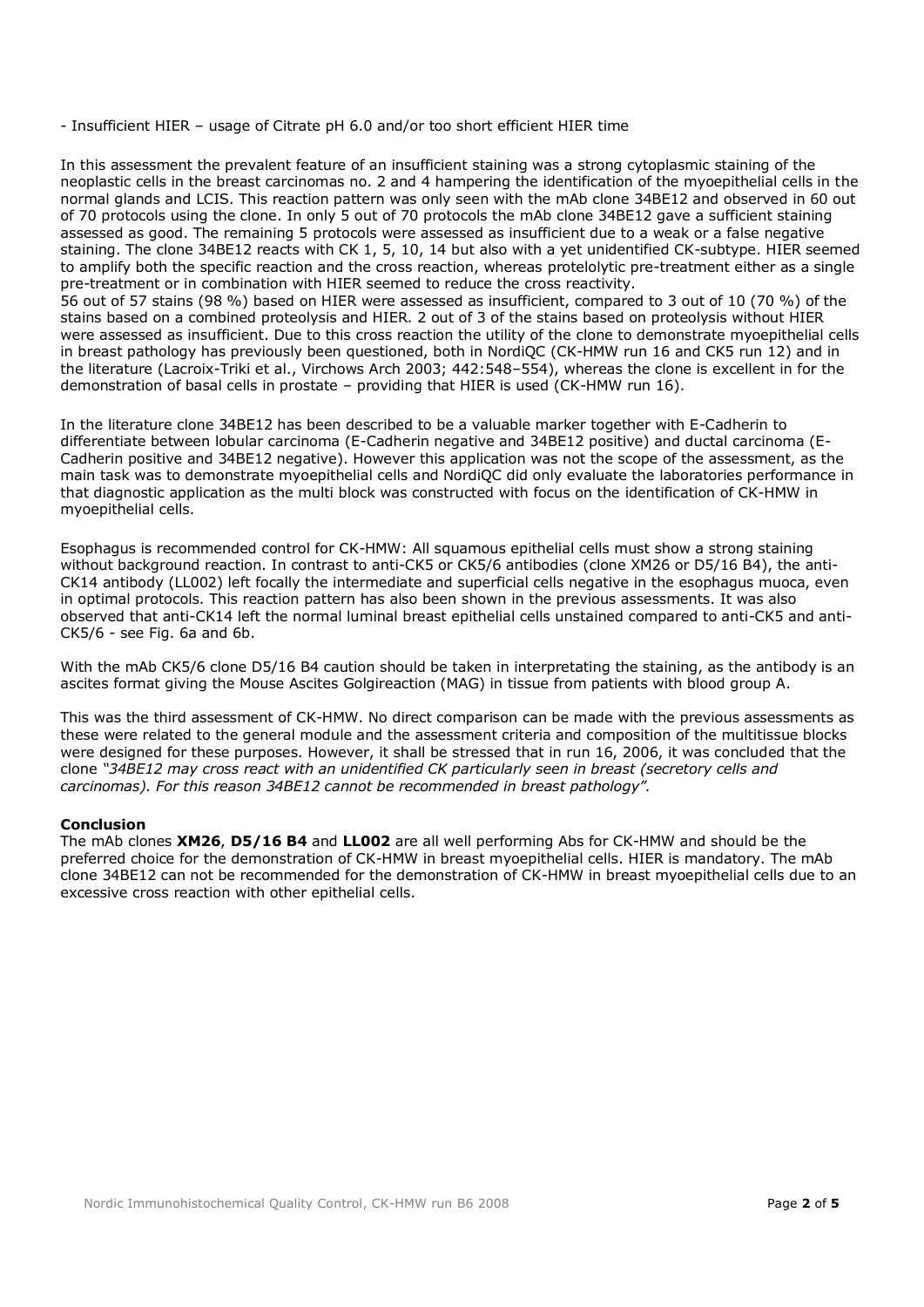

## Fig. 1a

Optimal CK-HMW staining (mAb clone XM26 & LL002) of the esophagus. All the squamous epithelial cells show a strong cytoplasmic staining.



## Fig. 1b

Optimal CK-HMW staining of breast hyperplasia using same protocol as in Fig. 1a. The myoepithelial cells show a strong and distinct cytoplasmic staining.



## Fig. 2a

Optimal CK-HMW staining of the breast ductal carcinoma using same protocol as in Fig. 1a and b. The neoplastic cells are negative and only the myoepithelial cells of remnants of normal glands are stained.



## Fig. 2b

Optimal CK-HMW staining of the breast lobular CIS using same protocol as in Fig. 1 a and b and 2a. The myoepithelial cells at the periphery of the nests of neoplastic cells show a distinct cytoplasmic staining, while the neoplastic cells are negative.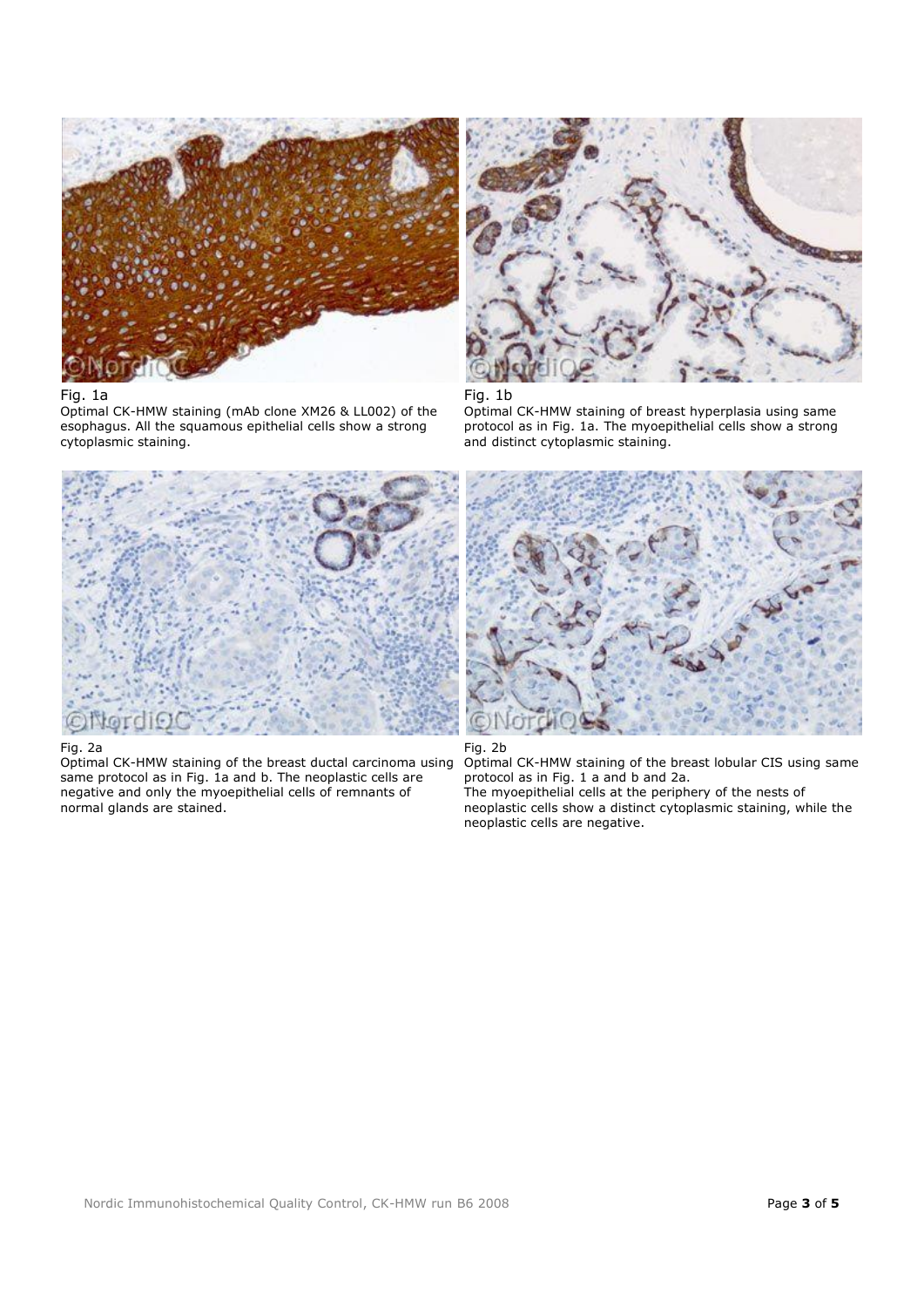

## Fig. 3a

CK-HMW staining using an insufficient protocol based on the mAb clone D5/16 B4. The Ab is too diluted.

Left: Esophagus: The squamous cells are stained but only with a moderate intensity. Also compare with Fig. 3b.

Right: Breast hyperplasia: The myoepithelial cells only show a weak staining.



## Fig. 3b

Insufficient CK-HMW staining of the breast lobular CIS using same protocol as in Fig. 3a.

The myoepithelial cells at the periphery of the nests of the neoplastic cells are virtually negative - same field as in Fig. 2b.



## Fig. 4a

Insufficient CK-HMW staining using the mAb clone 34BE12 with Insufficient CK-HMW staining of the breast lobular CIS using HIER. The myoepithelial cells lining the breast duct (upper left) same protocol as in Fig. 4a. show a distinct staining, but also the normal luminal ductal epithelial cells and all the neoplastic cells show a distinct cytoplasmic staining. Compare with Fig. 4b – same protocol.



## Fig. 4b

The myoepithelial cells at the periphery of the nests of neoplastic cells cannot be identified due to a strong cytoplasmic staining of the majority of neoplastic cells. Also compare with Fig. 2b – same tumour.